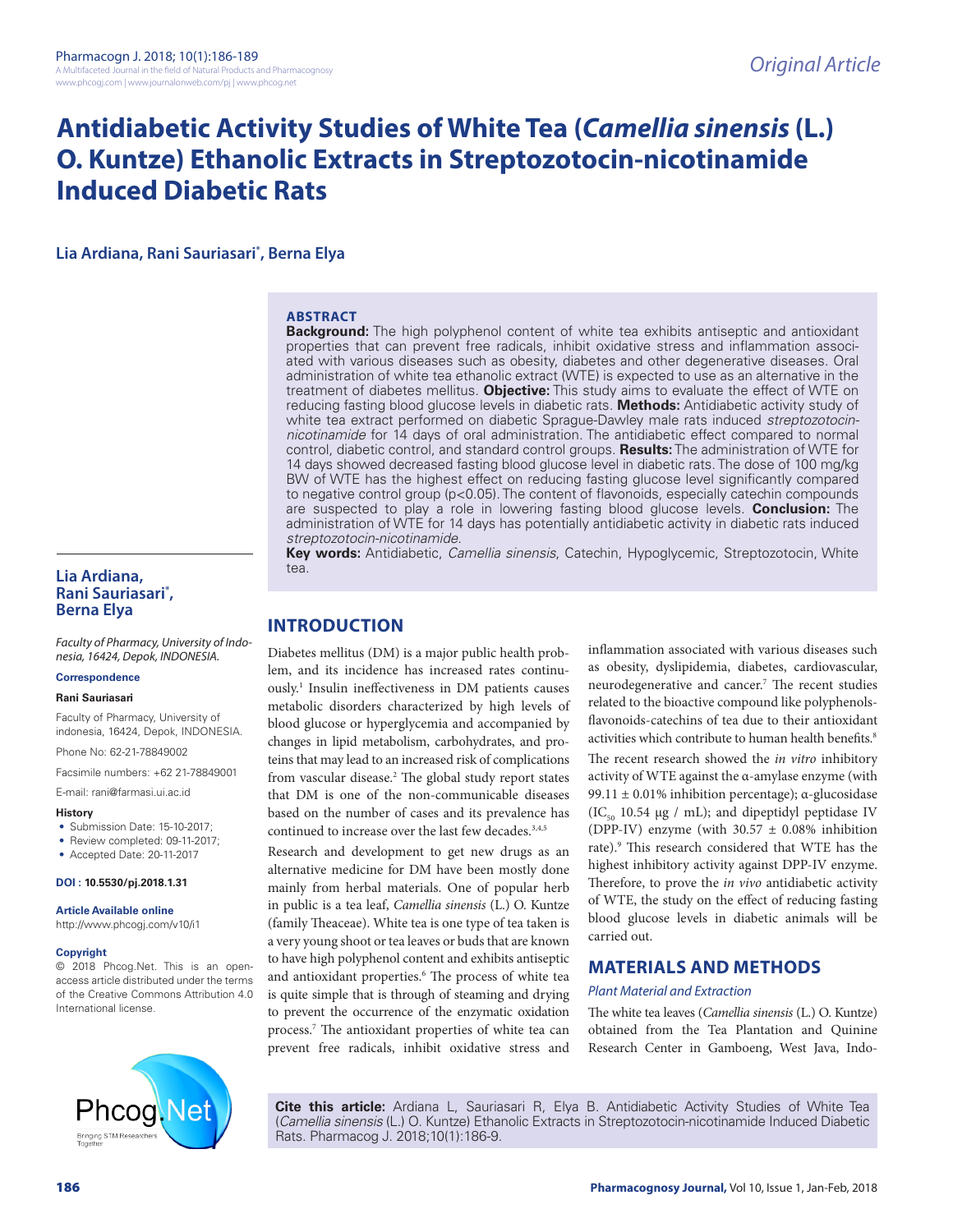nesia, was determined by Center for Plant Conservation Botanic Garden, Indonesian Institute of Science, Indonesia. The extraction process conducted by using reflux method with ethanol 70% as a solvent at 60 °C for 3 h and three times re-extraction. The filtrate from extraction process then evaporated using rotation evaporator.

#### *Chemicals*

*Streptozotocin* purchased from Sigma-Aldrich (Germany), and all other chemicals materials purchased from Merck (Germany) and Brataco Chemika (Indonesia).

#### *Animals*

Twelve-week-old male Sprague-Dawley rats weighing 300-350 g obtained from National Drug and Food Laboratory Center, at National Agency Drug and Food Control (NADFC), Indonesia. The animals used in this study have received approval from the Medical Research Ethics Commission of the Faculty of Medicine, University of Indonesia. All animals housed in an air-conditioned room and supplied with standard pellet food and drinking water *ad libitum*. All rats were divided into six groups of four animals each and acclimatized for seven days before the antidiabetic studies conducted.

#### *Induction of Diabetes*

Diabetic induction prepared by intraperitoneal injection of 55 mg/kg of STZ (dissolved in 0.05 M citrate buffer solution, pH 4.5) 20 min after intraperitoneal administration of 100 mg/kg *nicotinamide* (dissolved in normal saline solution) in overnight fasting rats.10,11 About 1 h after STZ-*nicotinamide* induction, the animals were given 5% glucose solution orally for 12 h to prevent hypoglycemia and fasting blood glucose was measured 48 h after the induction. The rats with fasting blood glucose levels greater than 150 mg/dL considered as diabetic animals.<sup>12</sup>

# *Experimental design*

The animals divided into six groups of four rats of each, consisting of three control groups and three treatment groups. Group I as standard control, healthy rats administered with daily oral of 0.5% *carboxymethylcellulose* (CMC). Group II as the negative control, diabetic rats administered with daily oral of 0.5% CMC. Group III as the positive control, diabetic rats administered with daily oral of 90 mg/kg *sitagliptin*. Group IV as lowest dose, diabetic rats administered with daily oral of 50 mg/kg white tea ethanolic extract (WTE). Group V as middle dose, diabetic rats administered with daily oral of 100 mg/kg WTE. Group VI as highest dose, diabetic rats administered with daily oral of 200 mg/kg WTE.

The materials test administered at two days after induction of diabetic by injection of STZ for 14 days. Initial fasting blood glucose levels determined and after the induction fasting blood glucose were determined on the first day (D1) before the administration of the extracts and the 14th day (D14) after. Fasting blood glucose levels were determined by collecting the blood from the tail of the rats and measured using glucometer (Accu-Check® Active). Body weight of all animals was measured once before the treatment and twice after the treatment, on the 7th day (D7) and the 14th-day end of studies (D14).

### *Statistical Analysis*

Statistical analysis determined as mean value ± standard error (SE). The data with normal distribution analyzed with one-way ANOVA followed by multiple comparisons using Tukey test. However, abnormal distribution analyzed with Kruskal-Wallis test. Probability level of less than 5% (p < 0.05) was considered significant.

# **RESULTS**

#### *Hypoglycaemic effect*

Table 1 shows the fasting blood glucose levels in control and treatment groups. The fasting blood glucose levels significantly increase greater than 200 mg/dl compared to the normal group, 48 h after induction of STZ. Administration of WTE for 14 days in diabetic rats showed a decrease in fasting blood glucose levels in diabetic rats. White tea extract at the middle dose 100 mg/kg BW shows highest reducing fasting blood glucose effect (101± 8.33 mg/dl) than at lower dose 50 mg/kg BW (195.67± 16.22 mg/dl) and maximum dose 200 mg/kg BW (149± 52.21 mg/dl). The fasting blood glucose levels of all treatment groups at the end of studies showed a significant difference between the negative control group,  $(P < 0.05)$ .

#### *Body weight effect*

The record of body weight during the studies represented in Table 2. The increase in body weight in the treatment group was shown by the group of 100 mg/kg BW WTE although the increase was not significant when compared with the initial burden. The development of body weight in the group of 50 mg/kg BW WTE tended to be stable even though on the 7th day also decreased, whereas body weight loss also occurred in the group of 200 mg/kg BW WTE although not significant compared before treatment.

# **DISCUSSION**

The present study was conducted to evaluate the effect of WTE on reducing fasting blood glucose levels in diabetic rats. The result of this studies shows that consumption of WTE for 14 days reduced fasting blood glucose levels in streptozotocin-induced diabetic rats. However, this data

| <b>Fasting Blood Glucose (mg/dL)</b> |  |  |  |
|--------------------------------------|--|--|--|
| D <sub>14</sub>                      |  |  |  |
| $84.67 + 1.33**$                     |  |  |  |
| 335.67+12.44                         |  |  |  |
| $68.67\pm3.18$ **                    |  |  |  |
| $195.67+16.22$ <sup>**</sup>         |  |  |  |
| $101 + 8.33$ <sup>**</sup>           |  |  |  |
| $149 + 52.21$ **                     |  |  |  |
|                                      |  |  |  |

**Table 1: Effect of white tea extract on fasting blood glucose of diabetic rats.**

The data represent the mean  $\pm$  SE (n=4); \*Significantly different as compared to the normal group, p<0.05; \*\*Significantly different as compared to negative control, p<0.05; BW-body weight; WTEwhite tea ethanolic extract.

# **Pharmacognosy Journal,** Vol 10, Issue 1, Jan-Feb, 2018 187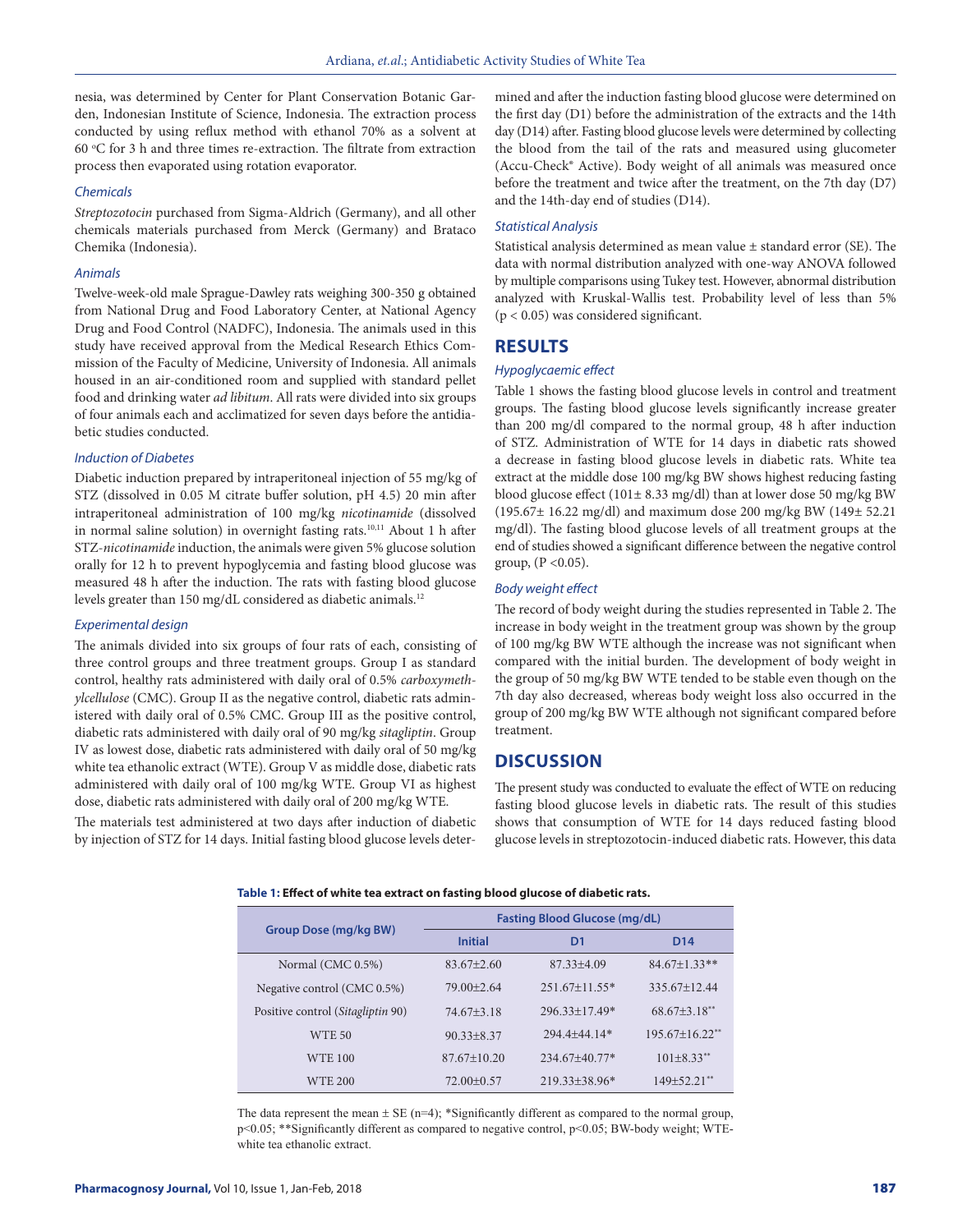| <b>Group Dose (mg/kg BW)</b>      | Body Weight (g)  |                  |                  |                 |
|-----------------------------------|------------------|------------------|------------------|-----------------|
|                                   | <b>Initial</b>   | D7               | D <sub>14</sub>  | <b>ABW</b>      |
| Normal (CMC 0.5%)                 | $327.00 + 8.02$  | $317.33 + 9.68$  | $319.33 + 6.23$  | $7.67 + 2.33$   |
| Negative control (CMC 0.5%)       | $308.67 + 3.18$  | $279.67 + 8.51$  | $270.33 + 19.34$ | $38.33 + 21.85$ |
| Positive control (Sitagliptin 90) | $306.67 + 13.86$ | $297.67 + 14.19$ | $294.00+20.65$   | $12.67 + 7.22$  |
| <b>WTE 50</b>                     | $327.33+9.21$    | $296.67+19.38$   | $327.00 + 23.03$ | $0.33 + 13.86$  |
| <b>WTE 100</b>                    | $288.67 + 4.67$  | $288.33 + 1.76$  | $296.67+9.34$    | $-8.00 + 5.13$  |
| <b>WTE 200</b>                    | $312.00+16.2$    | $294.00+20.79$   | $293.00+24.43$   | $19.00+9.02$    |

**Table 2: Effect of white tea extract on body weight changes in diabetic rats.**

The data represent the mean  $\pm$  SE (n=4); BW-body weight; FTE-white tea ethanolic extract.

did not show any correlation between dose and response. The highest decrease in fasting blood levels reaches at the dose of 100 mg/kg BW which statistically significantly different compared to negative control group, (p<0.05).

Several studies in green tea extract have reported that this chemicalinduced hyperglycemia can ameliorate by feeding green tea or its polyphenols, flavonoids, and *catechins.*13 Therefore, the hypoglycemic activity of WTE in this studies possibly related to the content of bioactive compounds such as polyphenols in tea leaves that play a role in providing health benefits to humans.9 Tea flavonoids are antioxidants that can protect the damage of pancreatic cells from free radicals. The content of alkaloids and tannins (*epigallocatechin*) also play a role in lowering blood glucose levels possible through inhibition of glucose absorption in the intestine. This condition support by other studies suggesting that epigallocatechin-3-gallate (EGCG) has a role in reducing blood glucose levels by inhibiting the absorption of intestinal glucose by glucose transporter and decreasing the expression of genes that control gluconeogenesis.<sup>14</sup>

Increased insulin-stimulated by glucose uptake, inhibition of intestinal glucose transporters and decreased gene expression that control gluconeogenesis is a mechanism that contributes to the *antihyperglycemic* effect of tea leaf extract.<sup>11</sup> The other *in vivo* studies on green tea reported that insulin-like effects of polyphenols play a role in lowering blood glucose, but they also increase insulin sensitivity and reduce oxidative stress in experimental animals.<sup>14</sup> Based on the above there is a direct relationship between antioxidant activity and hypoglycemic produced by white tea leaves. However, the studies with a treatment time longer than 14 days is required to ensure the antidiabetic effect of white tea extracts and confirm this mechanism.

Based on the data of body weight changes, Table 2, the STZ induction diabetic shows a tendency of body weight decrease in all groups of diabetic rats, and it is seeing up a 7th day after the treatment. Body weight loss in diabetic animal associated with dehydration and catabolism of fats and proteins due to proteolysis on muscular tissues occurred in insulin deficiency conditions.11,15 At the end of the study, the body weight of the diabetic rat's group tended to increase but did not occur in diabetic rats of the negative control group that managed to continue to decline. The body weight of the normal group also decreased at the end of treatment but was not significant when compared with the initial weight before treatment. However, based on statistical test results in each control groups and treatment groups, there was no significant difference in body weight changes at the end of treatment compared with before treatment,  $(P> 0.05)$ .

# **CONCLUSION**

In conclusion, the study showed that white tea leaf ethanolic extract has a potential effect on reducing fasting blood glucose levels in diabetic rats induced by *streptozotocin-nicotinamide* compared with the negative control group. The highest decrease fasting glucose level showed at doses of 100 mg/kg BW white tea extract. However, the studies with a treatment time longer than 14 days is required to ensure the antidiabetic effect of white tea extracts and confirm this mechanism.

# **ACKNOWLEDGEMENT**

This study supported by PITTA Grant University of Indonesia. The authors thank all their colleagues for their great prestigious encouragement in accomplishing this task.

# **CONFLICT OF INTEREST**

The authors have no conflict of interest to declare.

# **ABBREVIATIONS**

**WTE:** White tea ethanolic extract, **BW:** Body Weight; DM: Diabetes mellitus; IC<sub>50</sub>: Inhibition concentration; DPP-IV: Dipeptidyl peptidase IV; **STZ:** *Streptozotocin*, **CMC:** *Carboxy methyl* cellulose, **SE:** Standard error, **EGCG:** epigallocatechin-3-gallate.

# **REFERENCES**

- 1. Azeez A, Tomy S, Ali-Abdalla FM, Suresh R, Johnson B. Antidiabetic effect of Polyherbal Formulation "*Kathakakhadiradi Kashyam*" in Streptozotocin induced Diabetic rats. J Young Pharm. 2016;8(4):496-9.
- 2. World Health Organization. Definition and Diagnosis of Diabetes Mellitus and Intermediate Hyperglycemia. Report of a WHO/IDF Consultation. Geneve; 2006.
- 3. Beaglehole R, Yach D. Globalisation and the prevention and control of noncommunicable disease: The neglected chronic diseases of adults. Lancet. 2003;362(9387):903-8.
- 4. International Diabetes Federation. IDF Diabetes Atlas. Seventh Edition. 2015.
- 5. World Health Organization. Global Report on Diabetes. WHO Library Cataloguing in Publication Data. Geneve. 2016;978.
- 6. Thring TS, Hili P, Naughton DP. Antioxidant and potential anti-inflammatory activity of extracts and formulations of white tea, rose, and witch hazel on primary human dermal fibroblast cells. J Inflammation (Lond). 2011;8(1):27.
- 7. Dias TR, Tomás G, Teixeira NF, Alves MG, Oliveira PF, Silva BM. White Tea (*Camellia sinensis (L.)*: Antioxidant Properties and Beneficial Health Effects. Inter J Food Sci Nutr Diet. 2013;2(2):19-26.
- 8. Goenka P, Sarawgi A, Karun V, Nigam AG, Dutta S, Marwah N. *Camellia sinensis (Tea)*: Implications and role in preventing dental decay. Pharmacognosy Rev. 2013;7(14):3-8.
- 9. Elya B, Handayani R, Sauriasari R, Azizahwati, Hasyyati US, Permana IT, *et al*. Antidiabetic activity and phytochemical screening of extracts from Indonesian plants by inhibition of alpha amylase, alpha glucosidase and dipeptidyl peptidase IV. Pakistan J Biological Sci. 2015;18(6):273-8.
- 10. Chandran R, Primelazhagan T, Shanmugam S, Thankarajan S. Antidiabetic activity of Syzygium calophyllifolium in Streptozotocin-Nicotinamide induced Type-2 diabetic rats. Biomed Pharmacotherapy. 2016;82:547-54.
- 11. Sundaram R, Naresh R, Shanthi P, Sachdanandam P. Modulatory effect of green tea extract on hepatic key enzymes of glucose metabolism in streptozotocin and high fat diet induced diabetic rats. Phytomedicine. 2013;20(7):577-84.